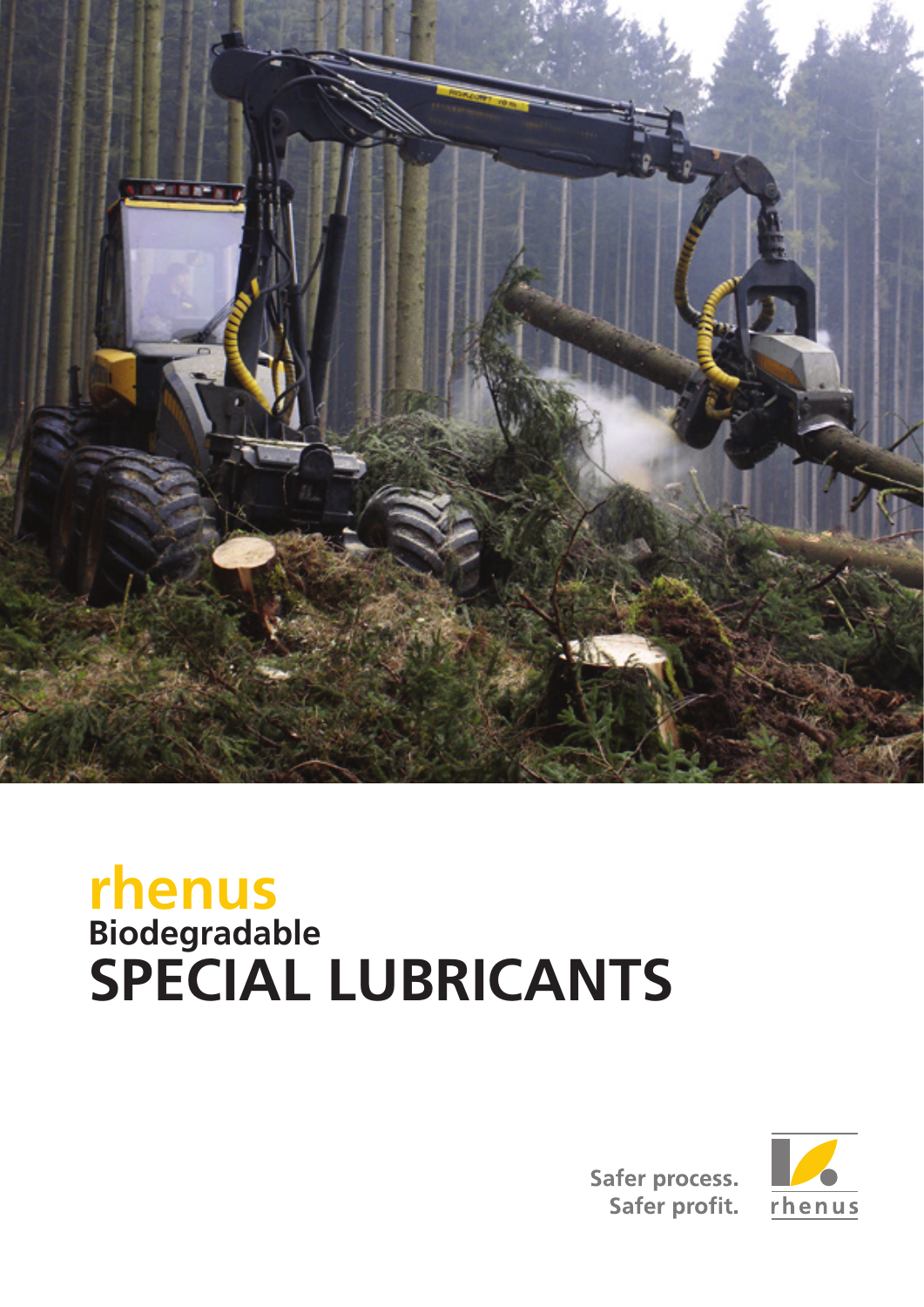### **Biodegradable lubricating greases – the environmentally sound alternative**

**Petroleum products must not penetrate bodies of water or the ground. This particularly applies to agriculture and forestry, the construction industry, on-shore facilities and railways. Rhenus Lub, certified as per the international environmental protection management standard ISO 14001, develops and produces biodegradable lubricating greases for these application options. They are free from mineral oils and partly consist of renewable raw materials. This protects resources.**

All products from our ample range of quickly biodegradable lubricating greases comply with OECD-301 tests and are toxicologically not harmful. Paramount in ecologically sensitive areas! And users are on the safe side in terms of potential damage claims as a result of contamination in water or the ground.

Products also deliver great results in terms of their lubricating effect. As an innovation leader, Rhenus Lub invests an above-average amount in research and development, and over 20% of our employees work in this area. Any raw material and every product batch is closely audited. This guarantees our customers receive products that meet consistently high quality standards and comply with all technical requirements. This results in longer machine service life, improved lubricating grease performance and lower consumption, making environmental protection well worthwhile!

| <b>Applications</b>                                                                     |                                                                                                                                      | <b>Product</b>   | <b>Note</b>                                                                                             |
|-----------------------------------------------------------------------------------------|--------------------------------------------------------------------------------------------------------------------------------------|------------------|---------------------------------------------------------------------------------------------------------|
| General lubrication                                                                     | Lubrication of roller and plain bearings<br>up to max. 80°C                                                                          | rhenus CDN 1     | NLGI class 1, *                                                                                         |
|                                                                                         | Lubrication of roller and plain bearings<br>up to max. 80°C                                                                          | rhenus CDN 2     | NLGI class 2, *                                                                                         |
|                                                                                         | Lubrication of roller bearings and<br>plain bearings at normal and elevated<br>temperatures                                          | rhenus LRU 2     | Synthetic base oil, *                                                                                   |
| Railway                                                                                 | Wheel-flange lubricant,<br>sliding surfaces on turnout systems                                                                       | rhenus CBG 03    | Graphite enriched,<br>REBs approved,*                                                                   |
|                                                                                         | Switch plate lubricant                                                                                                               | rhenus LSN 04    | Railway approved,<br>long service life                                                                  |
| Rail transport,<br>drill pipes                                                          | Buffer-plate grease,<br>drill-pipe grease                                                                                            | rhenus BAC 0     | Low temperature grease,<br>white solid lubricants                                                       |
|                                                                                         | Buffer-plate grease,<br>drill-pipe grease                                                                                            | rhenus BAC 15    | Non-drip, *                                                                                             |
| Tunnel drilling machines,<br>locks                                                      | Main bearings,<br>sealing grease                                                                                                     | rhenus CXN 25    | Very well suited to central lubrication systems<br>and good sealing properties against water/<br>dirt,* |
| Commercial vehicles,<br>construction equipment,<br>agriculture and forestry,<br>railway | Central lubrication devices of<br>commercial vehicles, outdoor<br>power units                                                        | rhenus LAC 0     | NLGI class 0, *                                                                                         |
|                                                                                         | EP fluid grease for use in central<br>lubrication systems in commercial<br>vehicles<br>Wheel-flange lubricant                        | rhenus LDU 02 GR | Approved by Delimon, MAN,<br>Willy Vogel AG, Lincoln Tecalemit and<br>Baier & Köppel, among others*     |
| Construction machinery,<br>agriculture and forestry                                     | Roller and plain bearings under normal<br>and demanding operating conditions                                                         | rhenus LAC 1     | NLGI class 1, *                                                                                         |
|                                                                                         | Roller and plain bearings under normal<br>and demanding operating conditions                                                         | rhenus LAC 2     | NLGI class 2, *                                                                                         |
| Cranes, construction<br>equipment,<br>agriculture and forestry                          | Wire cables, open gears in construction<br>machinery, agricultural equipment<br>* meets requirements in accordance with CEN TR 16227 | rhenus CAD 2     | Combination of synergistically acting<br>white solid lubricants, *                                      |







The product overview shows a selection of our extensive range of biodegradable lubricating greases. Do you have specific requirements? We would be happy to advise you individually.

### **Product selection**